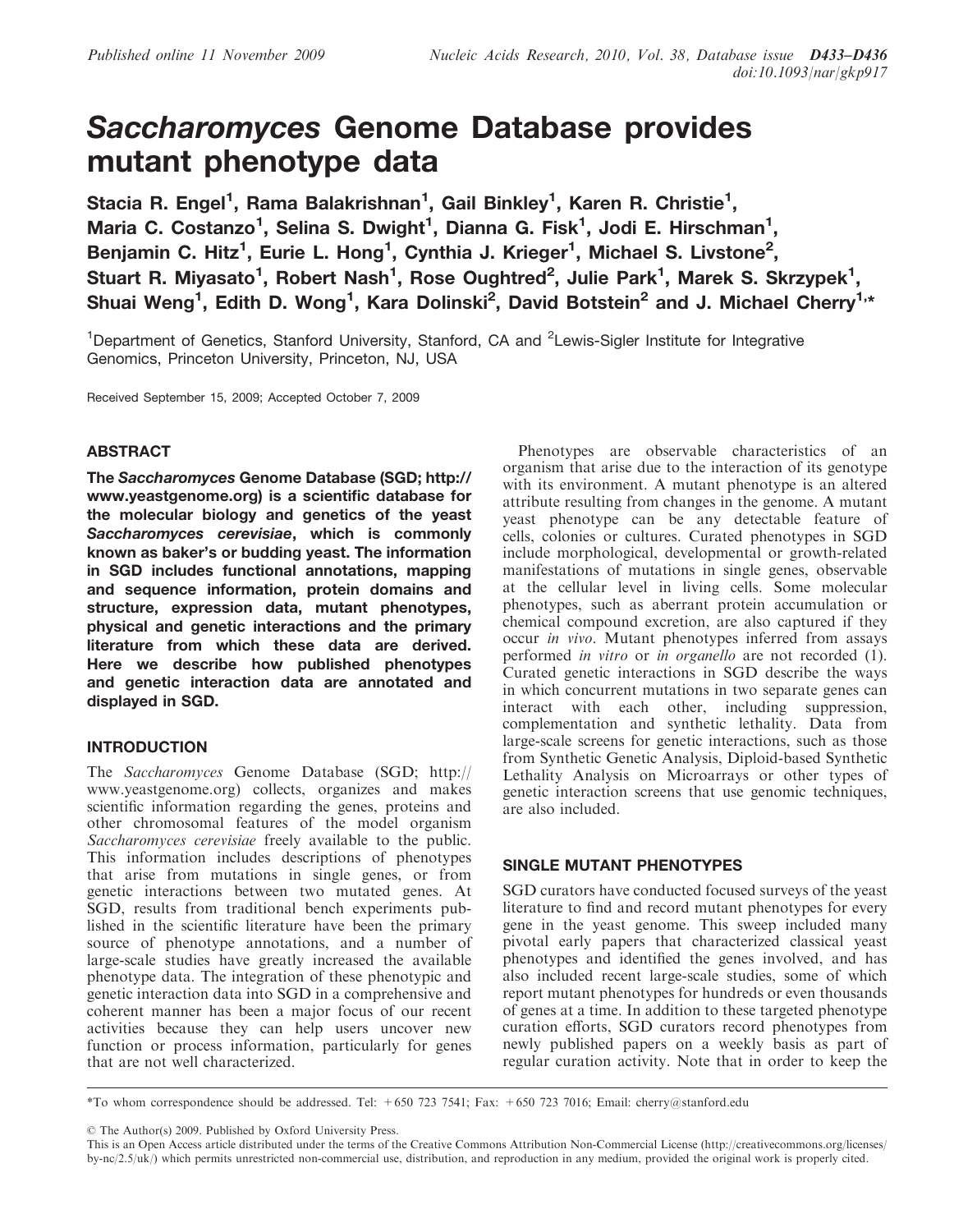data tractable, only 'representative' phenotypes are annotated; SGD does not curate every possible phenotype from every paper.

Mutant phenotype data are recorded in the database using controlled vocabularies. The mutant phenotypes themselves are each recorded with an 'observable' and a 'qualifier'. The observable is the main feature of the phenotype, whereas the qualifier describes the direction or type of change relative to wild type. Qualifiers include the following: absent, arrested, delayed, premature, abnormal, decreased, decreased duration, decreased rate, increased, increased duration, increased rate, normal, normal duration and normal rate. Observables are organized as an ontology of terms describing cellular processes such as the cell cycle, intracellular transport and stress or chemical resistance; developmental processes such as budding, mating and sporulation; metabolic processes such as growth and nutrient utilization; and other characteristics such as cellular morphology or culture appearance. A complete hierarchical list of current observables is available at http://www.yeastgenome.org/ cache/PhenotypeTree.html. Clicking on any term on this page leads to a list of all phenotypes annotated using this term, as well as the genes associated with them. The phenotype terms in use at SGD are also being used by other fungal databases, such as the Aspergillus Genome Database [AspGD; (2)]. The entire list of observables and qualifiers, including definitions and relationships between terms, is contained within the 'Ascomycete phenotype ontology', which can be downloaded from the Open Biomedical Ontologies Foundry (http://www. obofoundry.org/), an open-access collection of scientific controlled vocabularies (3).

Controlled vocabularies are also used to describe additional aspects of the phenotype, including details about the causal mutation (such as mutant type), the conditions of its occurrence (such as strain background) and the assay performed to elucidate its effects (experiment type, chemicals, etc.). Mutant types include the following classes: activation, conditional, dominant negative, gain of function, reduction of function, null (i.e. 'loss of function'), misexpression, overexpression, repressible (i.e. 'depletion') and unspecified. 'Activation' refers to a mutation that increases the normal activity of the gene product. 'Conditional' indicates that the phenotype appears only under certain conditions (e.g. elevated temperature). 'Dominant negative' signifies that the mutant gene product negatively affects the activity of the wildtype gene product, such as by dimerizing with it or titrating one of its targets. 'Gain of function' denotes a mutation that confers new activity on the gene product. 'Reduction of function' represents a mutation that reduces the activity of the gene product. 'Null' designates loss of a gene product's activity, and can be used to describe complete deletions of a gene, as well as point mutations in key residues.

Allele names and strain backgrounds are noted when that information is available in the publication from which the phenotype is being curated. Descriptions are included for allele names when possible, such as 'tim9-1 (G71R)'. If alleles are not given formal names in the publication, but instead reported only as amino acid substitutions, then the amino acid substitution is incorporated as the allele name (e.g. 'tim9-E52K'). Allele names that have been reported using alternative gene names are combined with the standard SGD gene name [e.g. 'tom22- (mas22-4)']. Strain backgrounds are recorded to document the genetic environment in which the mutant phenotype was characterized. Only the most commonly used strain backgrounds are entered: CEN.PK, D273-10B, FL100, JK9-3d, RM11-1a, S288C, SEY6210, SK1, Sigma1278b, W303, X2180-1A and Y55. Strain backgrounds not included in this list are displayed as 'Other'. The SGD Wiki includes information about these strain backgrounds, including published references (see http://wiki.yeastgenome.org/index.php/Commonly\_ used strains).

The assays performed to detect and analyze the mutant phenotypes are termed 'experiment types' and fall into two major categories: classical genetics and large-scale survey. Small-scale experiments that focus on one or a few genes are recorded as 'classical genetics'. 'Large-scale survey' denotes experiments that have been designed typically with some knowledge of the genome sequence, such as systematic mutation sets that include collections of deletion strains. Large-scale surveys also comprise those that use high-throughput, robot-assisted techniques, such as competitive growth assays in which pools of mutant strains are grown together for many generations to assess relative fitness. For all experiment types, haploidy is implied unless otherwise noted. The use of homozygous or heterozygous diploid strains in an experiment is explicitly stated when relevant.

Chemical compounds used in a phenotype assay, such as nutrient sources or exogenous chemicals that affect growth, are recorded using controlled vocabulary terms from the Chemical Entities of Biological Interest database maintained at the European Bioinformatics Institute (ChEBI; http://www.ebi.ac.uk/chebi/; 4). SGD curators contribute to the development of ChEBI by suggesting new terms when necessary. Other pertinent details are also documented, such as experimental conditions under which the phenotype is observed (e.g. growth media or temperature), any reporters used or any other facts that might be helpful for understanding the phenotype being reported. All curated phenotypes also cite the publication in which the phenotype is described. Some of these properties of a phenotype annotation are illustrated in Figure 1. The assay shown is curated for both YBP2 and MAD2 using experiment type 'classical genetics', mutant type 'null', observable 'resistance to chemicals', qualifier 'decreased' and chemical 'benomyl' with detail '20  $\mu$ g/ml'. Also included in the phenotype annotation are the strain background, which in this case is S288C, and the reference from which this phenotype was curated  $(5)$ .

Phenotype data are displayed on locus-specific pages that list all curated phenotypes for a particular gene. These pages are accessible via the 'Phenotype' tab on the Locus Summary and also from the Mutant Phenotypes section of the Locus Summary, where the phenotype data are presented in summary form. Data are presented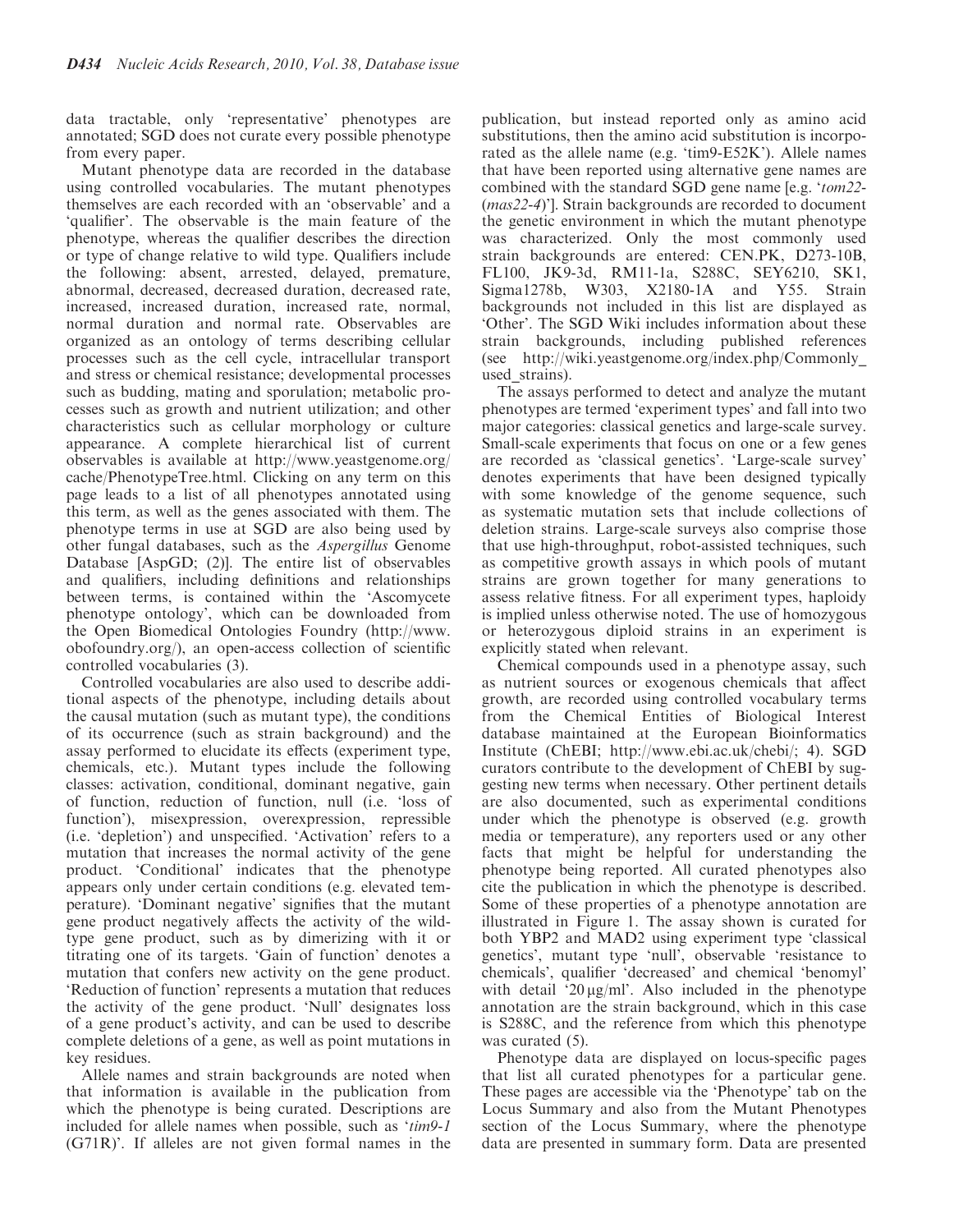

Figure 1. The *ybp2* and *mad2* phenotypes represented by the growth assay shown in  $(A)$  are each curated in SGD as listed in  $(B)$ .

in tabular format on the Phenotypes page, and may continue onto additional pages if the number of curated phenotypes exceeds 30. All of the phenotype data for a particular gene may be downloaded as a tab-delimited text file through the 'Download Data' links near the top and bottom of the Phenotypes page. A file containing phenotype data for all genes is available for download at http://downloads.yeastgenome.org/pub/yeast/literature\_ curation/phenotype\_data.tab.

Phenotype data may be searched either via the SGD Search, which can be accessed from the search box located at the top of most SGD pages and queries the 'observable' terms, or through the Expanded Phenotype Search on the Search Options page, which offers a complete search of phenotypes and associated data. For the SGD Search, text entered is used to search the list of phenotype terms describing observed features (observables), as well as many other kinds of data in SGD. The results page lists the matches found in various types of data. A typical search result for phenotypes would appear as '12 Phenotype annotations [Expanded Phenotype Search]', where the phrase '12 Phenotype annotations' is hyperlinked to a list of phenotypes for which the search criterion matches all or part of a phenotype term. The 'Expanded Phenotype Search' link is hyperlinked to a list of search results in which the original search criterion has been used to search all phenotype data, including the terms describing observable features and other associated information such as details, conditions and strain names. The 'Analyze Gene List' link at the top of every phenotype search results page leads to a section at the bottom of the page that provides links to tools for further analysis of the listed genes and options for downloading the displayed information: GO Term Finder, GO Slim Mapper, View GO Annotation Summary, Download Data and Download options (6). The 'Advanced Search' interface, which is accessible via a link in the toolbar running across the Table 1. Genetic interactions captured at BioGRID that relate to growth or viability are annotated in SGD using a subset of the same controlled vocabulary terms used to describe single mutant phenotypes

| BioGRID experimental system           | Phenotype annotation in SGD                               |
|---------------------------------------|-----------------------------------------------------------|
| Dosage lethality                      | Inviable                                                  |
| Dosage growth defect<br>Dosage rescue | Vegetative growth: decreased<br>Vegetative growth: normal |
| Synthetic lethality                   | Inviable                                                  |
| Synthetic growth defect               | Vegetative growth: decreased                              |
| Synthetic rescue                      | Vegetative growth: normal                                 |

top of most SGD web pages, can also be used to query chromosomal features using multiple criteria, including a limited phenotype search for genes annotated as 'viable' or 'inviable' in systematic deletion experiments. These searches will display a list of genes that when mutated share a common phenotype, and can be further analyzed to determine if the genes also share common cellular roles.

### PHENOTYPES FROM GENETIC INTERACTIONS

Phenotypes resulting from mutations in more than one gene are captured as genetic interactions. All of the curated interaction data in SGD are loaded in bulk from the BioGRID database of physical and genetic interactions (Biological General Repository for Interaction Datasets; http://www.thebiogrid.org/) hosted by Mike Tyers' group at the University of Toronto (7). BioGRID contains high-throughput interaction data for S. cerevisiae and other model organisms, and for yeast also contains interactions curated from small-scale studies. The curation of the BioGRID interaction data is a collaborative effort between the Tyers lab, the SGD Colony at Princeton University, and the SGD Project at Stanford University. After curation at BioGRID, the interaction data are transferred to SGD on a monthly basis.

Interaction data are recorded in BioGRID using a controlled vocabulary to describe the various types of experiments performed to assess genetic interactions, such as dosage lethality, growth defect or rescue; and synthetic lethality, growth defect or rescue. In SGD, genetic interactions that affect viability or growth are also described using the same controlled phenotype vocabulary used for single mutant phenotypes (Table 1). For example, genetic interactions curated at BioGRID as a 'dosage growth defect' are annotated in SGD using the observable 'vegetative growth' with qualifier 'decreased'. The representation of phenotypes that arise from genetic interactions using the same vocabulary that describes single mutant phenotypes facilitates comparison between the two different types of phenotype data in SGD.

Interaction data are displayed in tabular format on locus-specific Interactions pages, which are accessible via the 'Interactions' tab on the Locus Summary and also from the Interactions section of the Locus Summary,